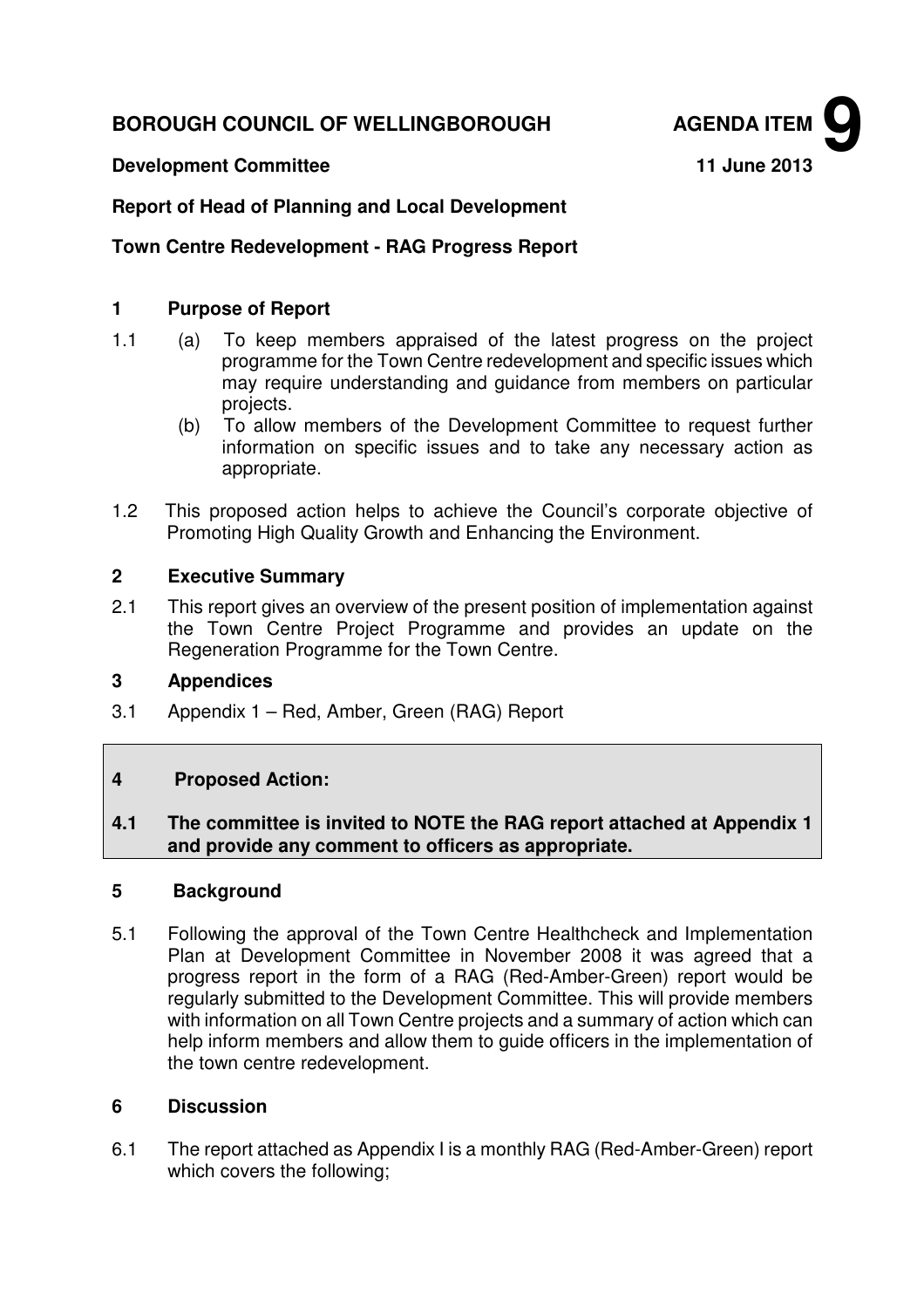- Major milestones from all projects
- Achievements within the reporting period
- Current issues and changes to the programme or risk profile
- Scheduled tasks for the next period
- Financial cost planning
- Link to further documents
- 6.2 Members are requested to note the report and provide any appropriate comments to officers.

#### **7 Legal Powers**

- 7.1 Local Government Act 1972
- 7.2 Local Government Act 2000<br>7.3 Planning and Compulsory Pu
- Planning and Compulsory Purchase Act 2004

#### **8 Financial and Value For Money Implications**

8.1 Significant funds will be needed to achieve the project outcomes and the financial cost planning section will help members to understand the funding resources that will be required to deliver these projects. Currently there are no requirements for funding in the revenue budget proposals for 2012/2013. Any funding requirements not already within existing budgets will be highlighted and if approved relevant reports will be developed to bid for these additional resources.

| realised                                                                                                                                                                               | Likelihood<br>Οf       | <b>Control measures</b>                                                                                                                                                                                                                                           |
|----------------------------------------------------------------------------------------------------------------------------------------------------------------------------------------|------------------------|-------------------------------------------------------------------------------------------------------------------------------------------------------------------------------------------------------------------------------------------------------------------|
|                                                                                                                                                                                        | occurrence             |                                                                                                                                                                                                                                                                   |
| The<br>investment<br>and<br>redevelopment of<br>town centre sites<br>does<br>not<br>occur<br>leaving the town<br>vulnerable<br>to<br>further economic<br>decline<br>and<br>stagnation. | Medium<br>to<br>High   | Implement<br>the<br>recommendations<br>from the Town Centre<br>Health check<br>and<br>Implementation Plan<br>and review the risk<br><i>implications</i><br>and<br>project<br>progress<br>through the monthly<br>RAG<br>reports<br>at<br>Development<br>Committee. |
|                                                                                                                                                                                        | <b>Consequences if</b> |                                                                                                                                                                                                                                                                   |

### **9 Risk Analysis**

#### **10 Implications for Resources**

10.1 Significant internal and external resources needed throughout the plan delivery process. A better planned and costed delivery programme will enable greater potential to access and lever in additional external funding.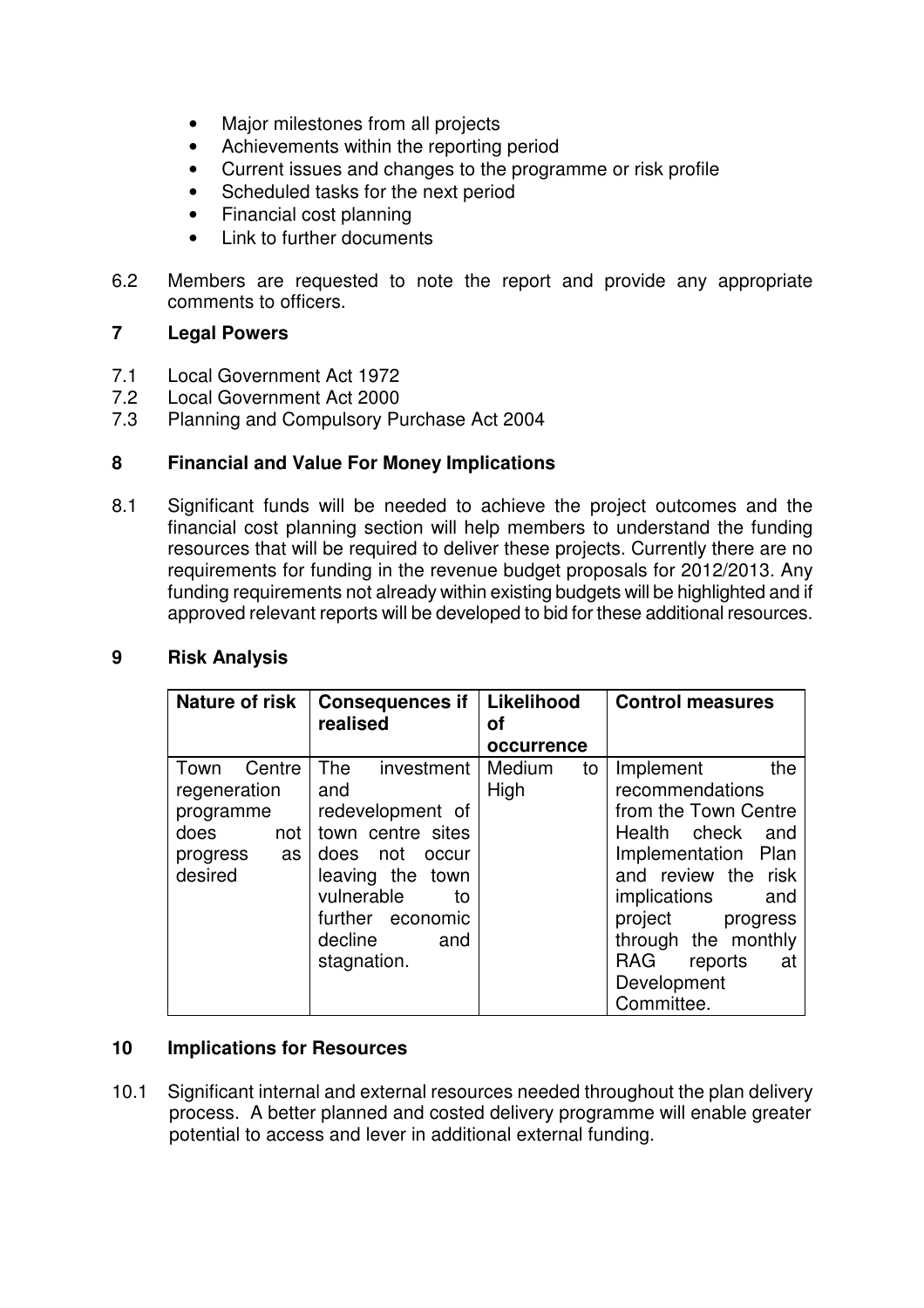# **11 Implications for Stronger and Safer Communities**

11.1 Major contribution to community cohesion, and community safety matters and the objectives within the local area agreement.

# **12 Implications for Equalities**

12.1 Major obligation within the design and evaluation of projects to assess the impact of proposals both in terms of project management and on different groups in Wellingborough.

## **13 Author and Contact Officer**

13.1 Steven Wood – Head of Planning and Local Development

## **14 Consultees**

- 14.1 John Udall -Town Centre Project Manager
- 14.2 Victoria Phillipson Planning Policy and Regeneration Manager
- 14.3 Jennifer Bell Project Co-ordinator
- 14.4 Amanda Johnson Project Co-ordinator
- 14.5 Tracey Cave Accountant

# **15 Background Papers**

15.1 Copies of the monthly RAG reports, project level execution plans and associated documents such as the risk register can be made available to all members as required to provide detailed methodology for the day to day running of the project.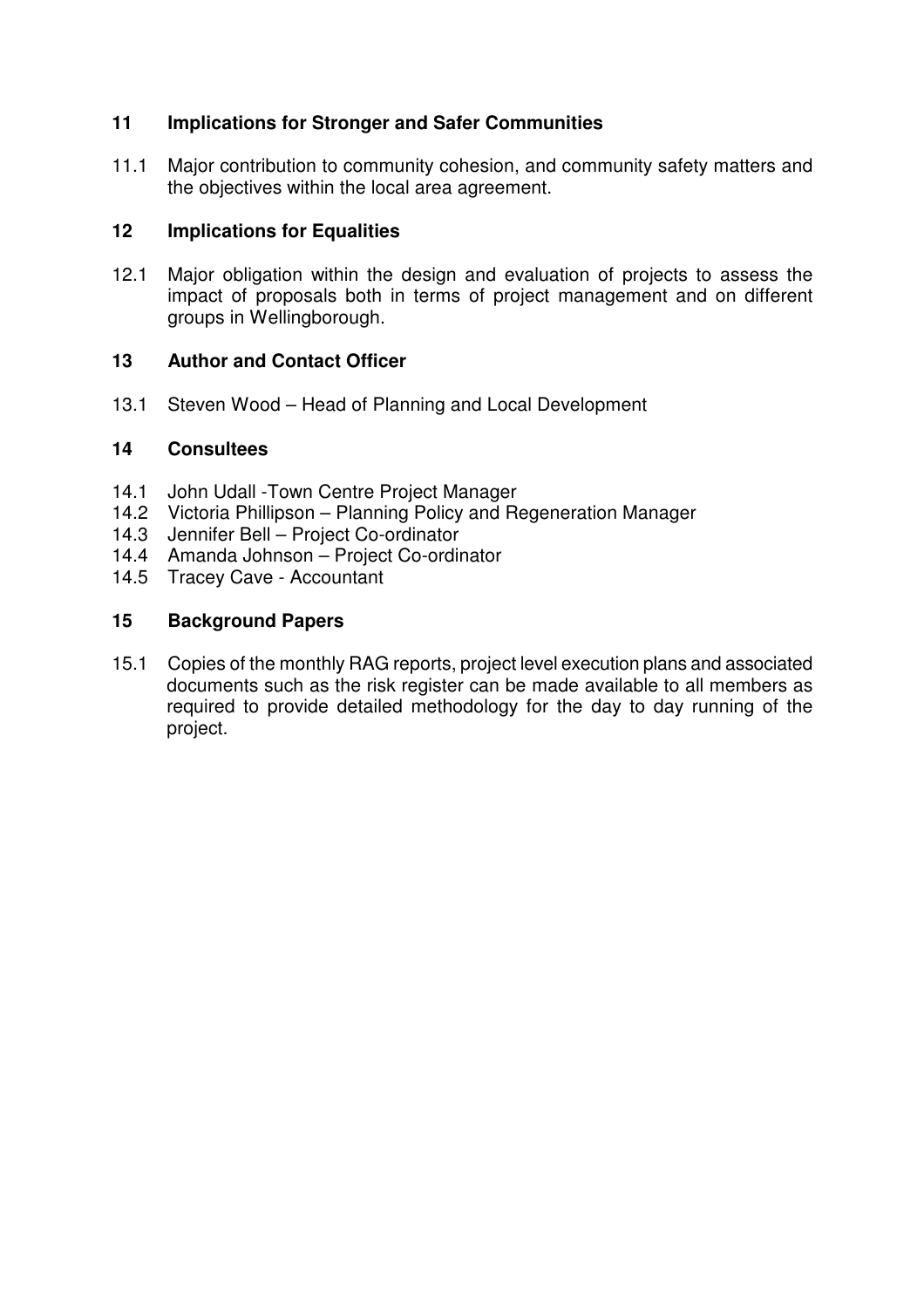# Borough Council Of Wellingborough Town Centre Regeneration Monthly RAG Report



Borough Council of Wellingborough

**Green -** No issues. **Amber –** Project Board can handle any issues. **Red –** Project Board need input from Development committee or are missing major milestone

#### **Reason if status not Green:**

1. Tresham Institute have decided they wish to redevelop on their current site and are due to submit a bid for a new facility on Church Street to the Skills Funding Association at the end of May 2013. Further discussions ongoing on the detail of this.

2. Further work is needed on the Funding Strategy, as the External Funding Officer has recently left the position is currently being reviewed before recruitment takes place.

Project Purpose: The regeneration of the town centre incorporating The High Street, Church Street, Market Square, Public Realm, Transportation Projects and Town Centre Development Sites

|     | Major Milestones (completed tasks older than 28 days have been deleted)                          | <b>Target End Date</b> | <b>Actual End Date</b> |
|-----|--------------------------------------------------------------------------------------------------|------------------------|------------------------|
| 184 | Report to Resources Committee on the High Street/Jacksons Lane<br>site.                          | 20.03.13               | 20.3.13                |
| 174 | High Street/Jacksons Lane Development Agreement Committee<br>Report.                             | Delayed                |                        |
|     |                                                                                                  |                        |                        |
| 162 | Development of draft Funding Strategy.                                                           | Delayed                |                        |
| 178 | Develop a work programme for the Town Centre Area Action Plan<br>Review.                         | 31.12.13               |                        |
|     |                                                                                                  |                        |                        |
| 135 | West Street Public Realm Scheme                                                                  | 31.12.14               |                        |
| 152 | High Street Memorial Public Realm Improvements                                                   | 31.12.13               |                        |
| 153 | Rock Street/Short Lane Public Realm Improvements                                                 | 31.12.14               |                        |
| 154 | <b>Buckwell End Public Realm Improvements</b>                                                    | 31.12.15               |                        |
| 155 | Sheep St/London Road Public Realm Improvements                                                   | 31.12.15               |                        |
| 156 | Midland Road/Victoria Road Junction-Public Realm Improvements                                    | 31.12.16               |                        |
| 157 | Oxford Street/High Street Junction Public Realm Improvements                                     | 31.12.15               |                        |
| 158 | Springhill (Harrowden Road/Gold Street Public Realm Improvements                                 | 31.12.15               |                        |
| 159 | Alma Street/Park Road Public Realm Improvements                                                  | 31.12.16               |                        |
| 160 | Salem Lane Public Realm Improvements                                                             | 31.12.16               |                        |
| 161 | Tithe Barn Area - Public Realm Improvements<br>31.12.14                                          |                        |                        |
|     |                                                                                                  |                        |                        |
| 178 | Market Working Group to continue working with market traders to<br>improve Wellingborough Market | 31.12.13               |                        |
| 182 | Market Street Declutter Scheme                                                                   | 30.06.13               |                        |
| 183 | <b>Potential Market Relocation</b>                                                               | 30.06.13               |                        |
|     |                                                                                                  |                        |                        |
| 169 | ASCA adopted/approved by Secretary of State                                                      | 30.06.13               |                        |
| 179 | Receive completed THI applications from 6 shop owners                                            | 31.12.13               |                        |
| 180 | Improvements to 3 shop fronts completed                                                          | 31.12.13               |                        |
| 181 | Begin works to 2 critical/priority THI buildings                                                 | 31.12.13               |                        |